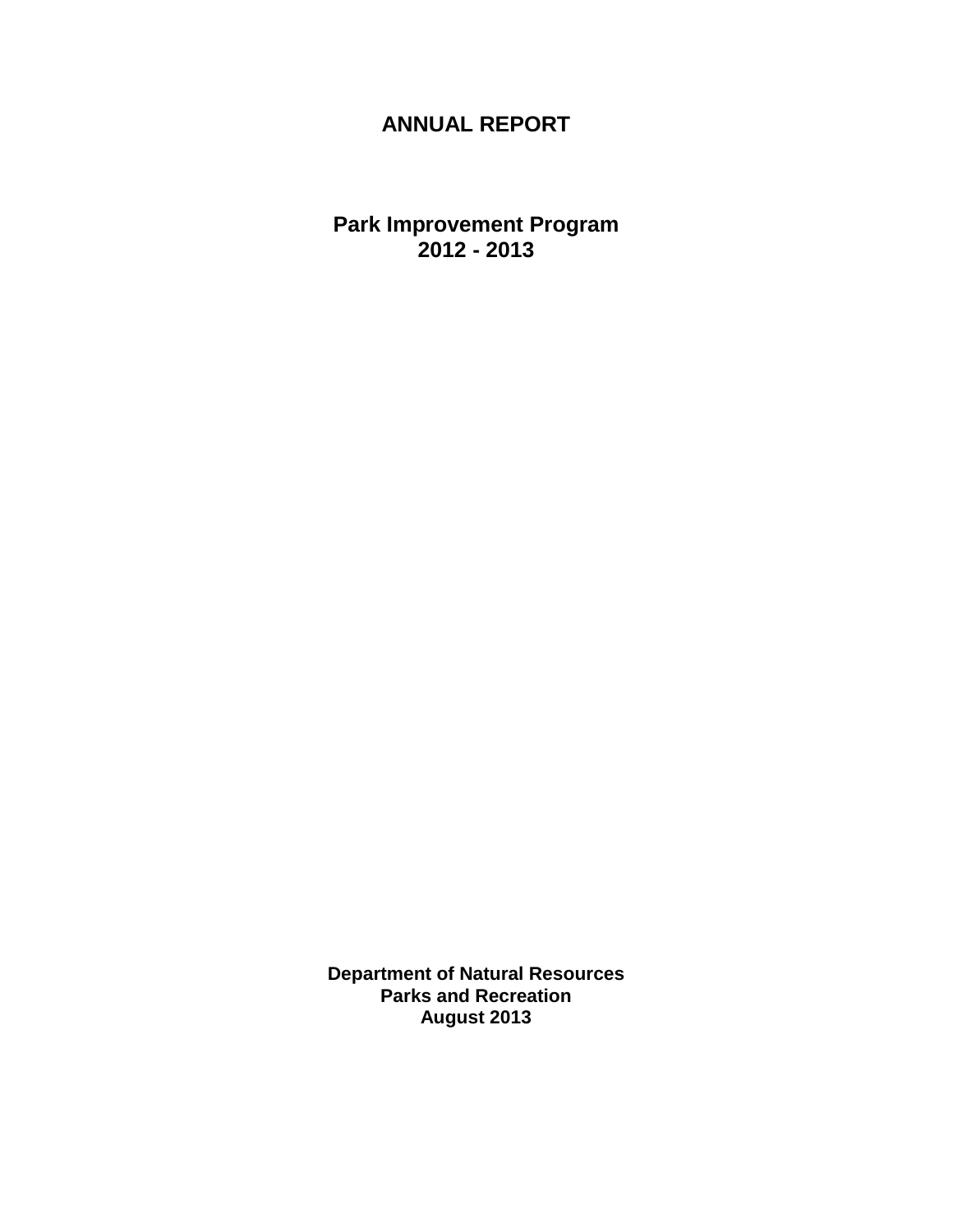## **Table of Contents**

| Total Expenditures All Regions (and according to the control of the 2 |  |
|-----------------------------------------------------------------------|--|
|                                                                       |  |
|                                                                       |  |
|                                                                       |  |
|                                                                       |  |
| <b>Park Visitor Statistics</b>                                        |  |
|                                                                       |  |
|                                                                       |  |
|                                                                       |  |
|                                                                       |  |
|                                                                       |  |
|                                                                       |  |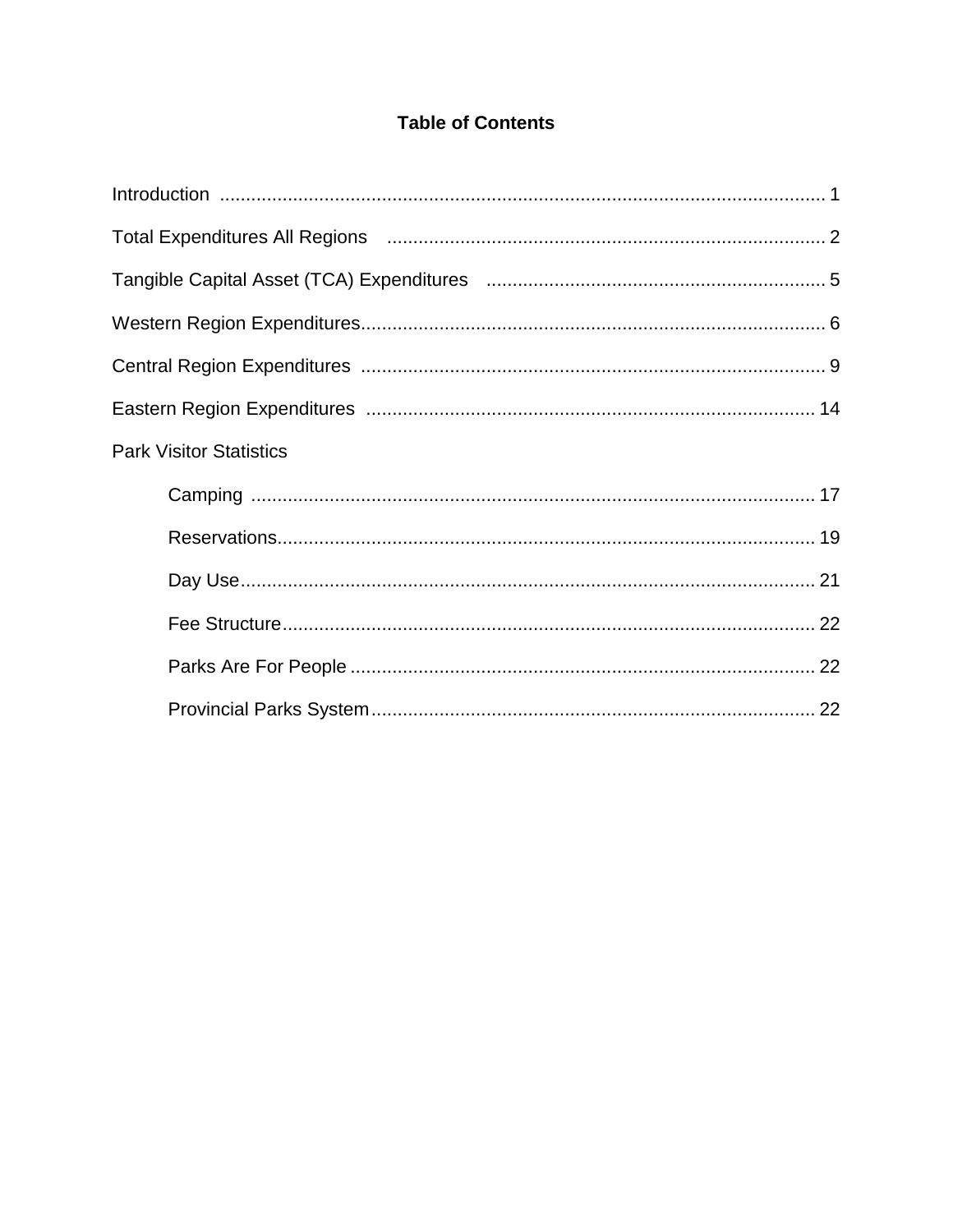#### **Park Improvement Program 2012 - 2013**

During the 2012 - 2013 fiscal year a total of \$2,448,943\* were spent in the 3 administrative Regions (Western, Central, Eastern) as indicated in Table 1 (\$ value) and Figure 1 (% of total dollars spent). This is a decrease of 21% over 2011/2012 spending. Contracts totaling \$1,050,292 were awarded to eight different contractors .

Table 1 (\$ value) and Figure 2 (% of total dollars spent) show the breakdown by Region of monies spent in each of 3 categories (Materials/Labour, In Kind - materials provided from within inventory of Parks Workshop, TIR (DNR funds delivered by TIR trades or contracts) and TIR funded projects.

In the Western Region, \$778,645 was spent with six contracts awarded, to 6 different contractors.

Central Region expenditures totaled \$1,067,245. No contracts were awarded in the Central Region by Natural Resources.

One contract was awarded in the Eastern Region. Expenditures totaled \$603,053.

Details of expenditures for each Region can be found on pages 5, 8 and 12.

\* Includes **T**angible **C**apital **A**sset (TCA) expenditures of \$1,270,484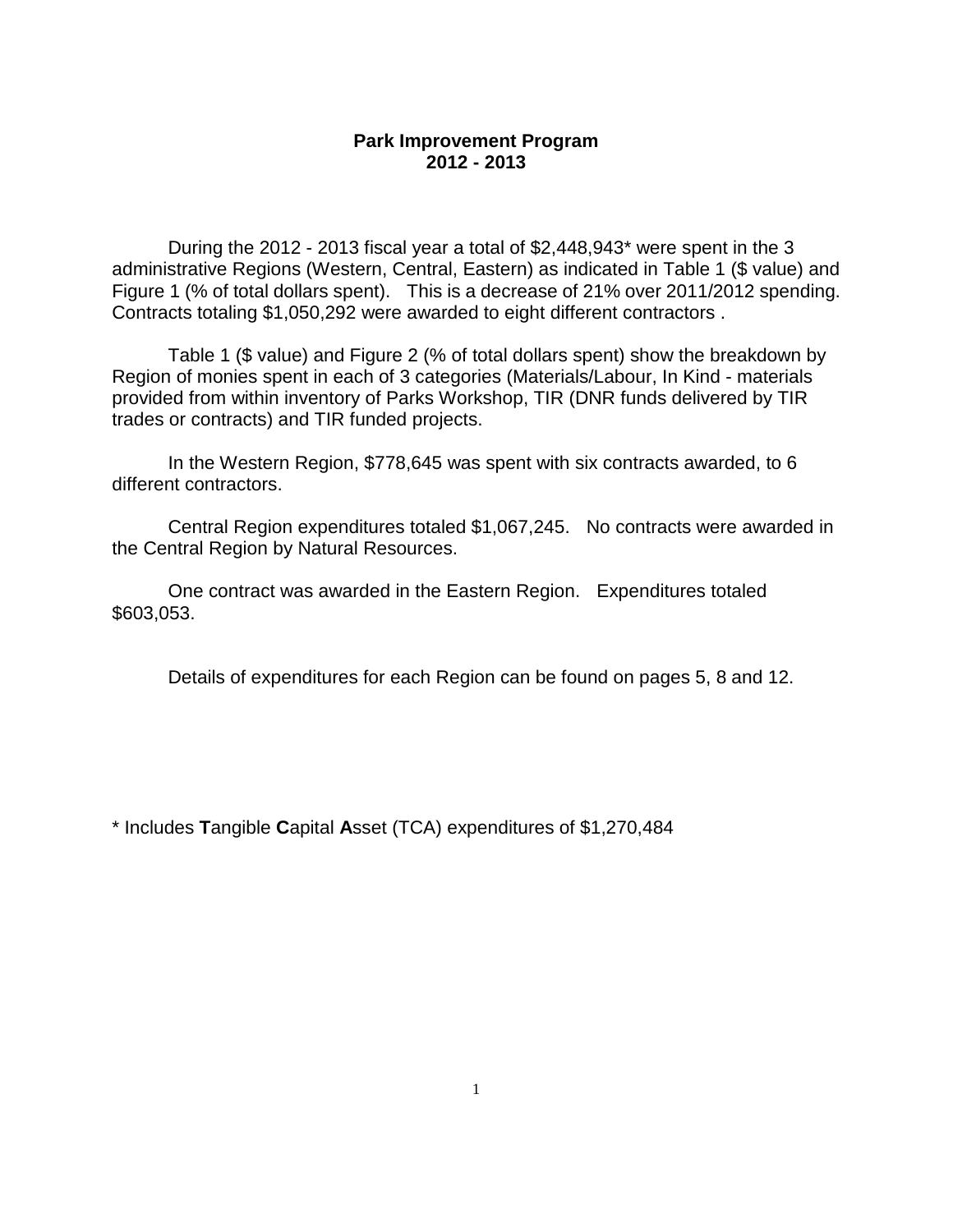#### **Park Improvement Program 2012 - 2013**

# **Total Expenditures - All Regions**

| <b>Region</b> | <b>Materials/Labour</b> | In Kind  | <b>TIR</b><br>(DNR<br><b>Funded)</b> | <b>TIR</b><br><b>Funded</b> | <b>Total Expenditures</b> |
|---------------|-------------------------|----------|--------------------------------------|-----------------------------|---------------------------|
| Western       | \$692,365               | \$5,235  | \$81,045                             | $\overline{0}$              | \$778,645                 |
| Central       | \$46,111                | \$9,878  | \$571,897                            | 439,359                     | \$1,067,245               |
| Eastern       | \$39,031                | \$1,128  | \$562,894                            | $\overline{0}$              | \$603,053                 |
| <b>TOTAL</b>  | \$777,507               | \$16,241 | \$1,215,836                          | \$439,359                   | \$2,448,943               |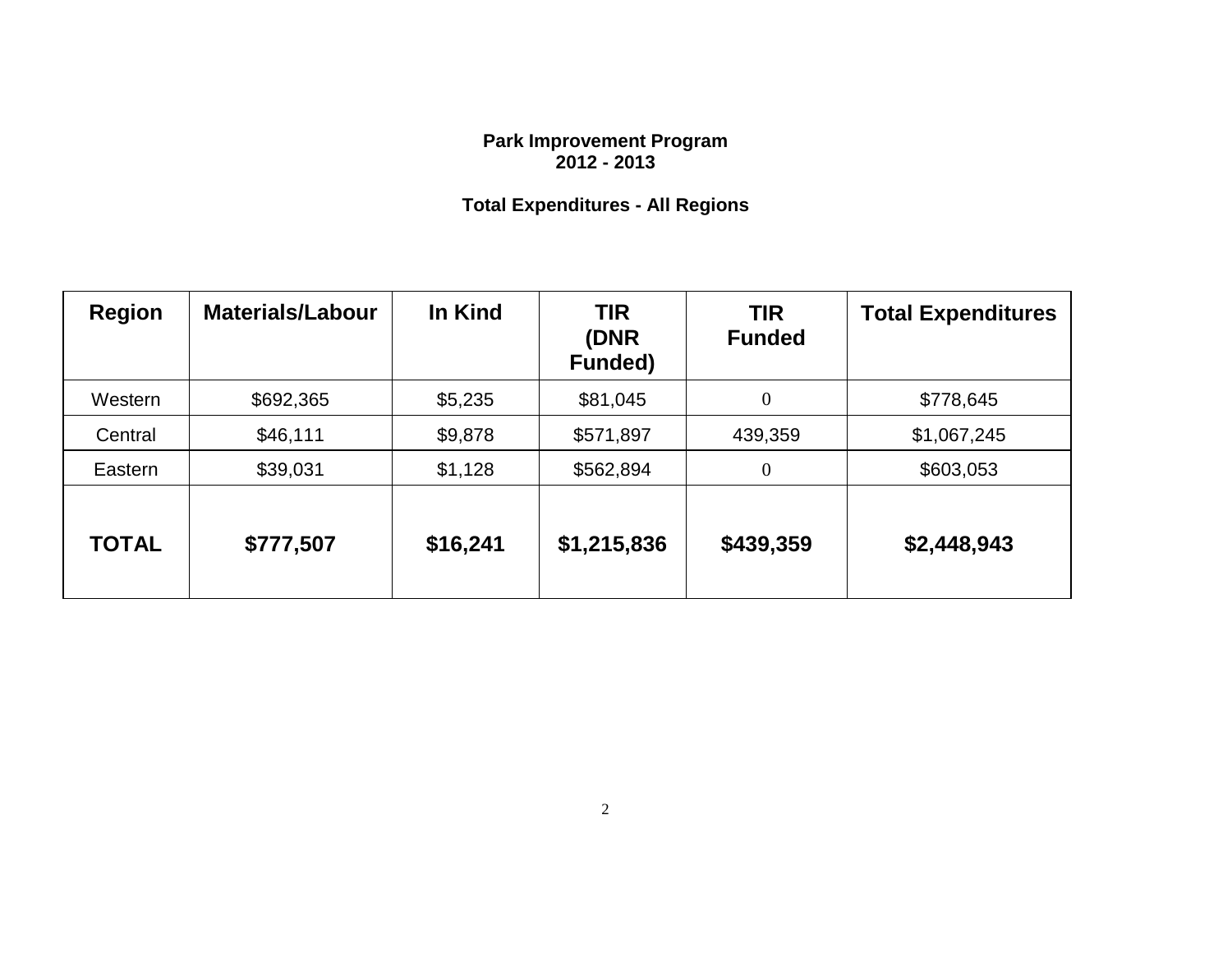Figure 1. Park Improvement Program 2012 - 2013 Total Expenditures by Category - \$ Value all Regions

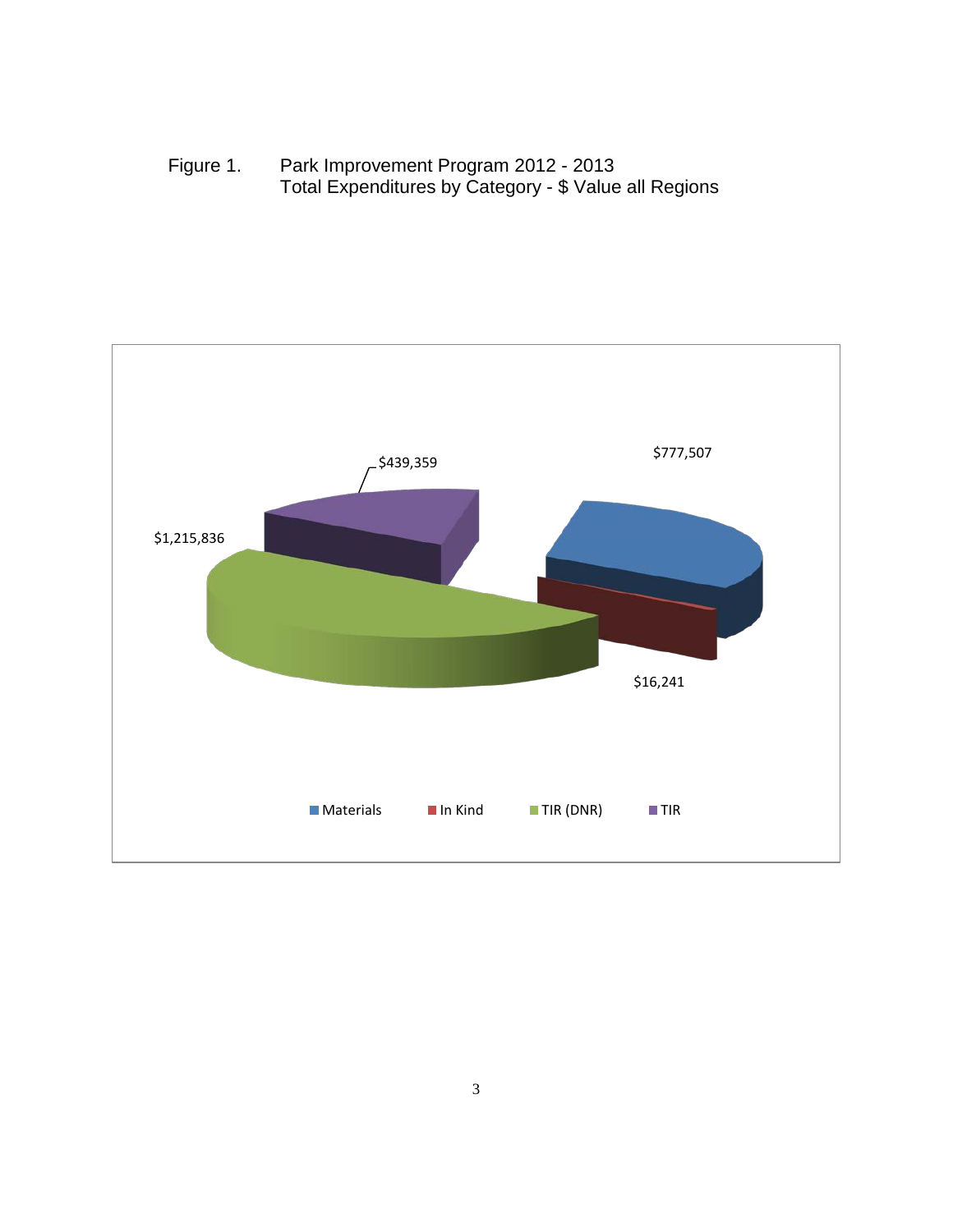Figure 2. Park Improvement Program 2012 – 2013 Total Expenditures - % by Category

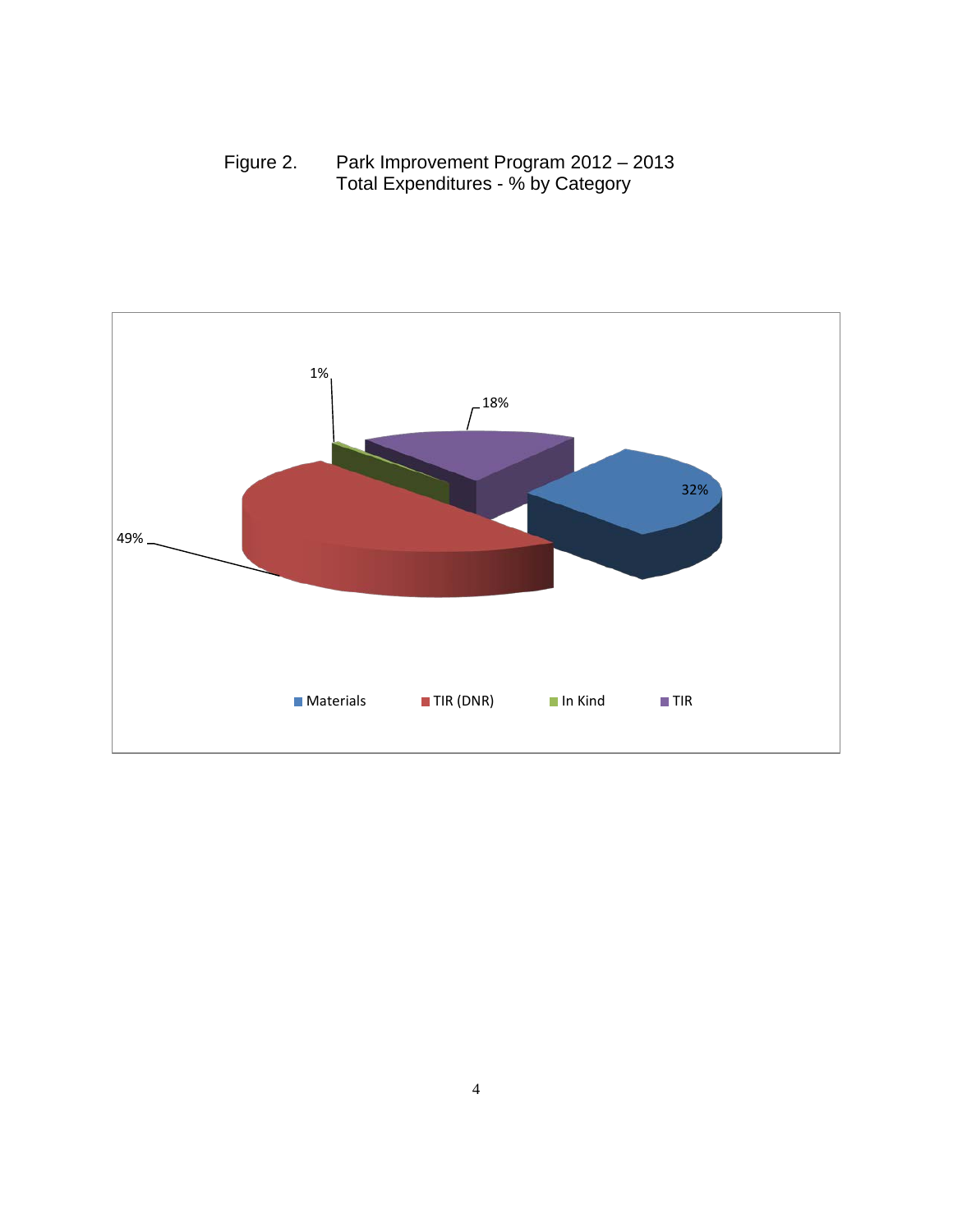#### **Park Improvement Program 2012 - 2013**

# **Tangible Capital Asset (TCA) Expenditures - All Regions**

| <b>Region</b> | <b>Park</b>              | <b>Expenditures</b> |
|---------------|--------------------------|---------------------|
| Central       | Anthony                  | \$440,137           |
|               |                          |                     |
|               |                          |                     |
|               |                          |                     |
|               |                          |                     |
|               | <b>Sub-Total Central</b> | \$440,137           |
| Western       | <b>Graves Island</b>     | \$268,016           |
|               |                          |                     |
|               |                          |                     |
|               | <b>Sub-Total Western</b> | \$268,016           |
| Eastern       | <b>Dominion Beach</b>    | 562,331             |
|               |                          |                     |
|               |                          |                     |
|               |                          |                     |
|               | <b>Sub-Total Eastern</b> | \$562,331           |
|               |                          |                     |
| <b>TOTAL</b>  |                          | \$1,270,484         |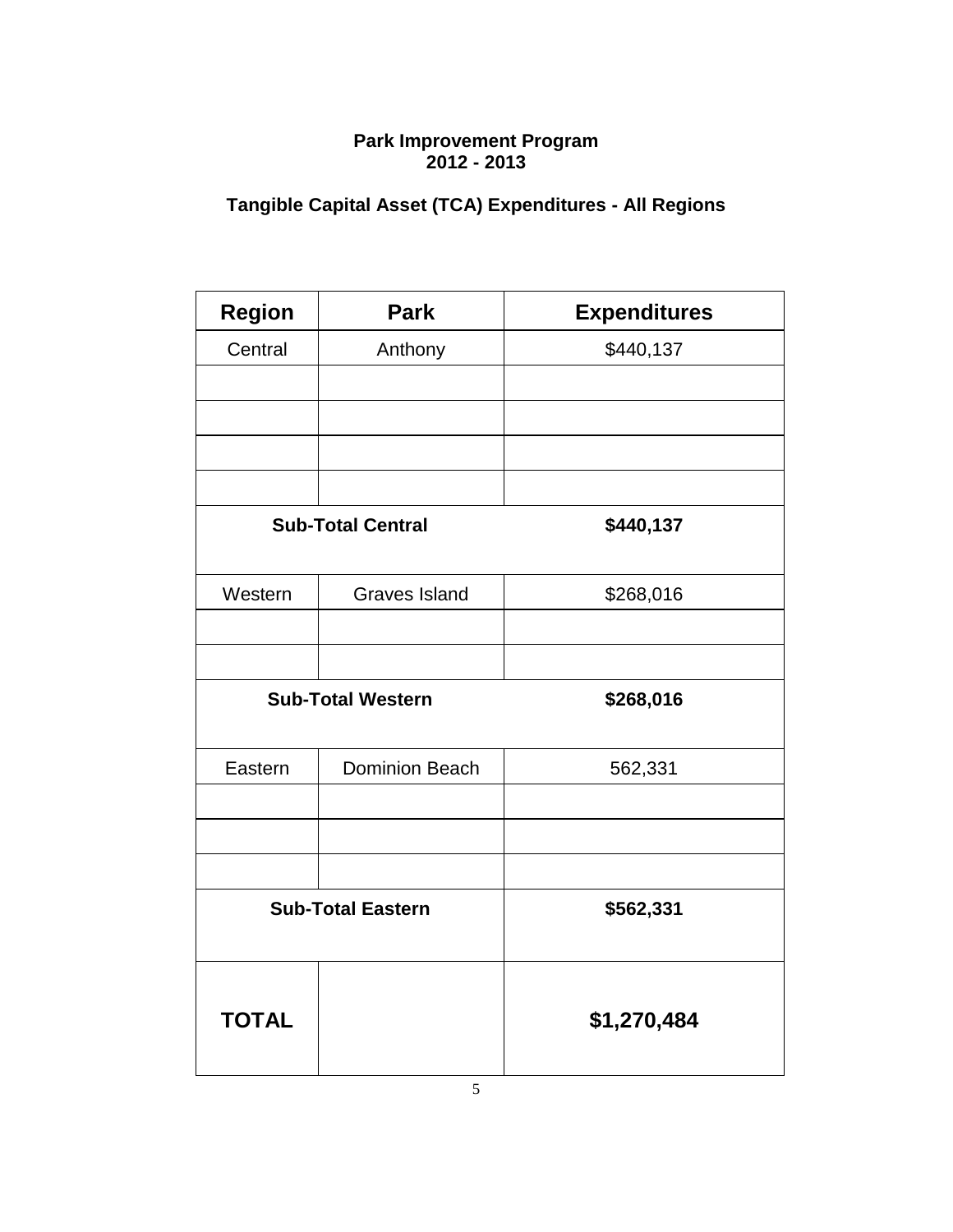### **Park Improvement Program 2012 - 2013 Western Region**

The Western Region contains seven camping parks, 14 beaches (fresh and saltwater) and 22 day use parks.

In this Region monies were spent at five camping parks and four day use parks(see Table 3). Material/labour accounted for \$693,969, In Kind \$5,235 and TIR (DNR) funded \$81,045. Table 3 also gives a breakdown of the dollars spent at each park in the Region and a summary of the work performed.

Five tenders were awarded in this Region at Cape Split, Port L'Hebert, Rissers Beach, Sand Hills and Summerville Beach. Tenders were awarded to the following\*:

| Howard E. Little (Cape Split)          | \$166,399 |
|----------------------------------------|-----------|
| Terra Marine (Port L'Hebert)           | \$58,387  |
| Gary Parker Excavating (Rissers Beach) | \$101,208 |
| <b>Burke Harris (Sand Hills)</b>       | \$16,443  |
| T & J Delaney (Summerville Beach)      | \$32,400  |
| Dexter Construction (Graves Island)    | \$196,252 |

\* Does not include TIR issued contracts Park Improvement Program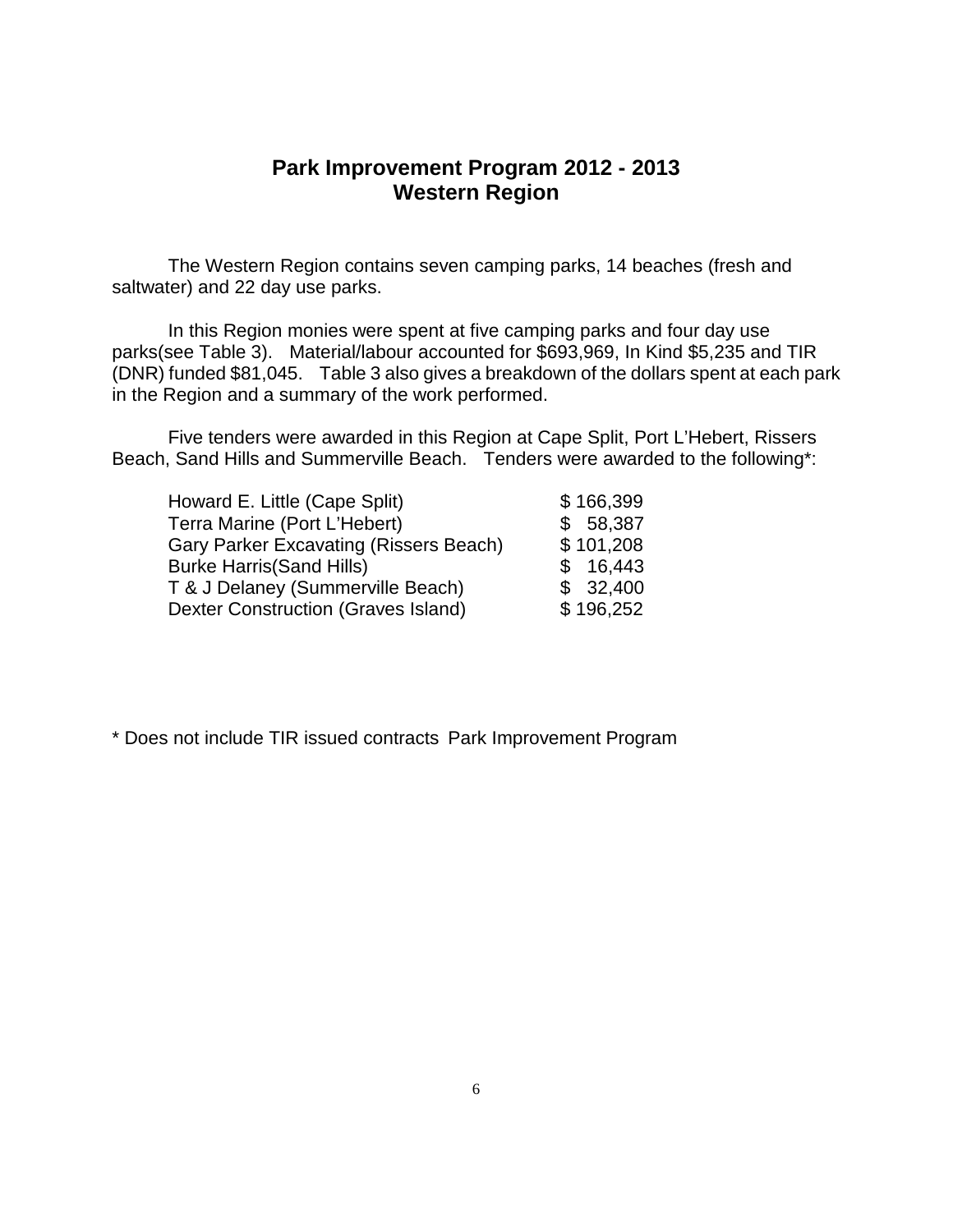| <b>Park</b><br><b>Work Performed</b><br>In Kind<br><b>TIR</b><br><b>TIR</b><br>Materials/ |                                                                     |           |         |                             |               |                                     |  |  |  |
|-------------------------------------------------------------------------------------------|---------------------------------------------------------------------|-----------|---------|-----------------------------|---------------|-------------------------------------|--|--|--|
|                                                                                           |                                                                     | Labour    |         | <b>DNR</b><br><b>Funded</b> | <b>Funded</b> | <b>Total</b><br><b>Expenditures</b> |  |  |  |
| Cape Split                                                                                | Trail head parking                                                  | \$168,213 | \$3,460 |                             |               | \$171,673                           |  |  |  |
| Ellenwood                                                                                 | <b>Beach wall</b><br>evaluation                                     | \$1,966   |         |                             |               | \$1,966                             |  |  |  |
| <b>Graves Island</b>                                                                      | <b>Dishwash Stations</b><br>Redevelopment<br><b>Water System</b>    | \$234,070 |         | \$48,068                    |               | \$282,138                           |  |  |  |
| Port L'Hebert                                                                             | <b>Trails</b>                                                       | \$63,292  | \$1,575 |                             |               | \$64,867                            |  |  |  |
| <b>Rissers Beach</b>                                                                      | Redevelopment<br><b>Comfort Station</b><br><b>Dishwash Stations</b> | \$149,746 | \$200   | \$14,552                    |               | \$164,498                           |  |  |  |
| <b>Sand Hills</b>                                                                         | Access<br>Improvements                                              | \$16,443  |         |                             |               | \$16,443                            |  |  |  |
| Summerville                                                                               | Access<br>Improvements                                              | \$32,400  |         |                             |               | \$32,400                            |  |  |  |
| The Islands                                                                               | <b>Grading Group Use</b><br><b>Dishwash Stations</b>                | \$11,579  |         |                             |               | \$11,579                            |  |  |  |
| Thomas<br>Raddall                                                                         | <b>Building</b><br>Improvements<br><b>Dishwash Station</b>          | \$14,656  |         | \$18,425                    |               | \$33,081                            |  |  |  |
| <b>TOTAL</b>                                                                              |                                                                     | \$692,365 | \$5,235 | \$81,045                    | 0             | \$778,645                           |  |  |  |

2012 - 2013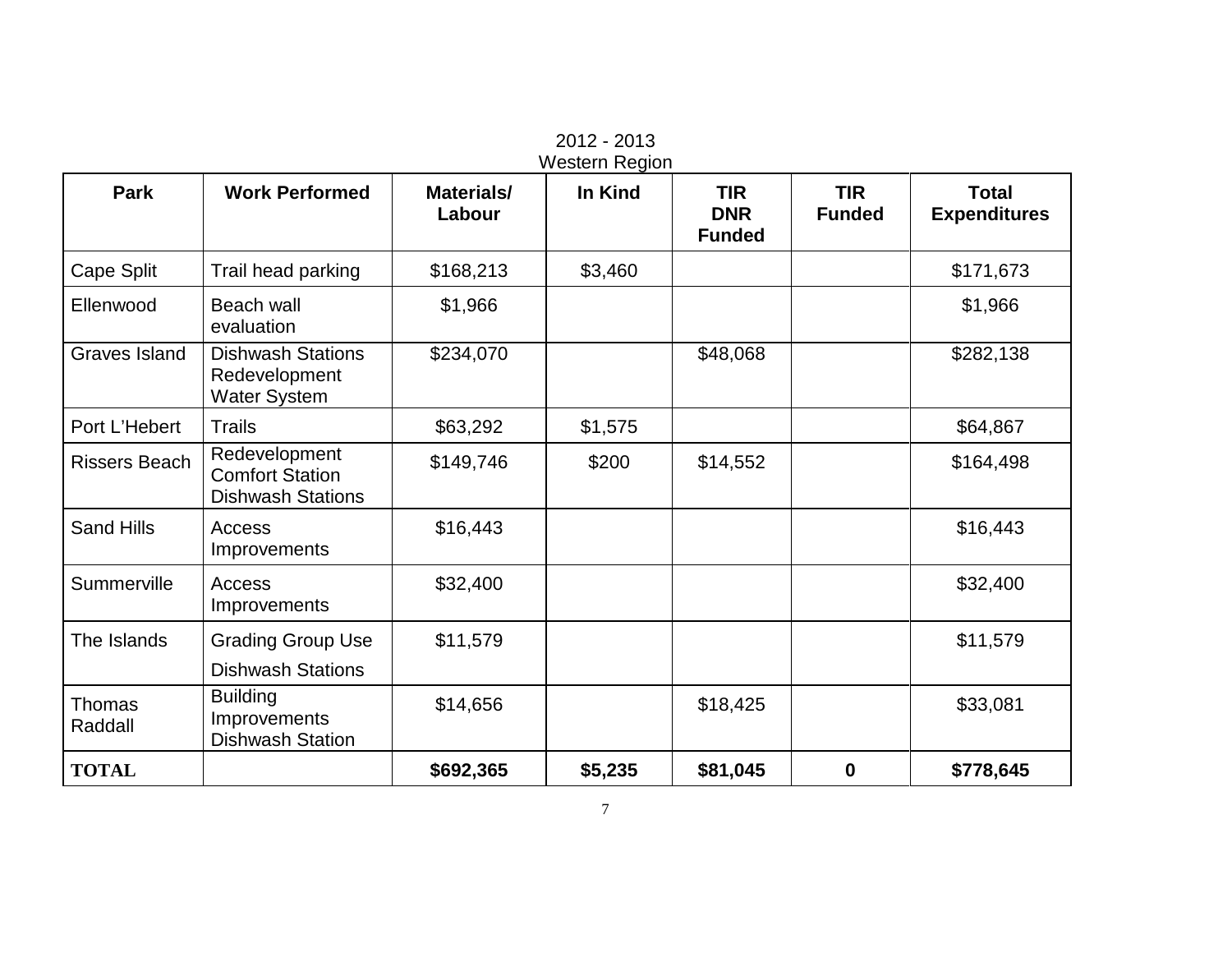Figure 4. Western Region Expenditures by County

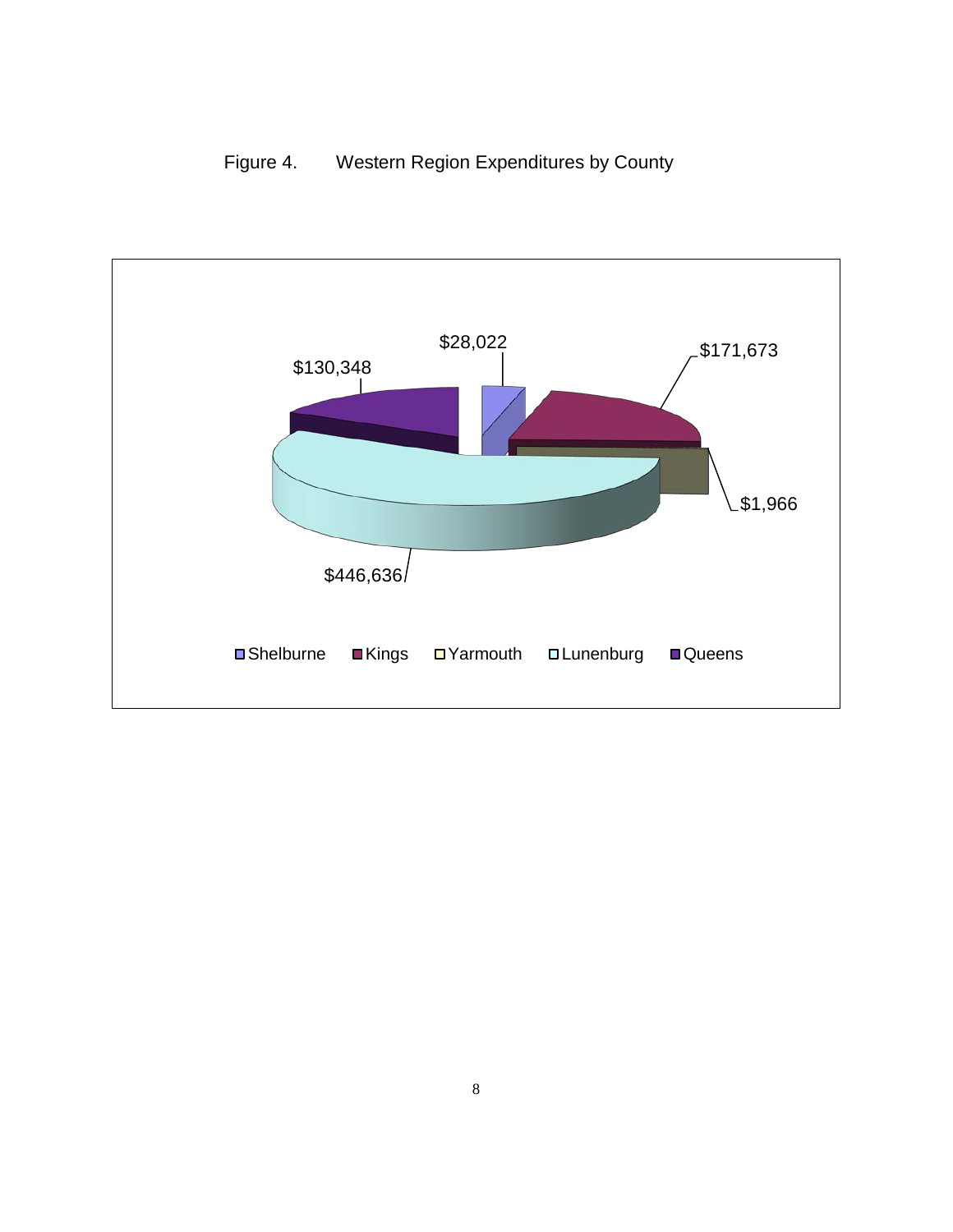### **Park Improvement Program 2012 - 2013 Central Region**

The Central Region is comprised of nine camping parks, 16 saltwater beaches and 19 day use parks.

In the Central Region work was undertaken at seven camping parks and 12 day use parks (see Table 4). Of the \$1,067,245 spent in this region, \$46,111 were materials/labour, \$9,878 were In Kind contributions, \$571,897 were TIR (DNR funded) charges and \$439,359 TIR funded. Table 4 also gives a breakdown of the dollars spent at each park in the Region and a summary of the work performed.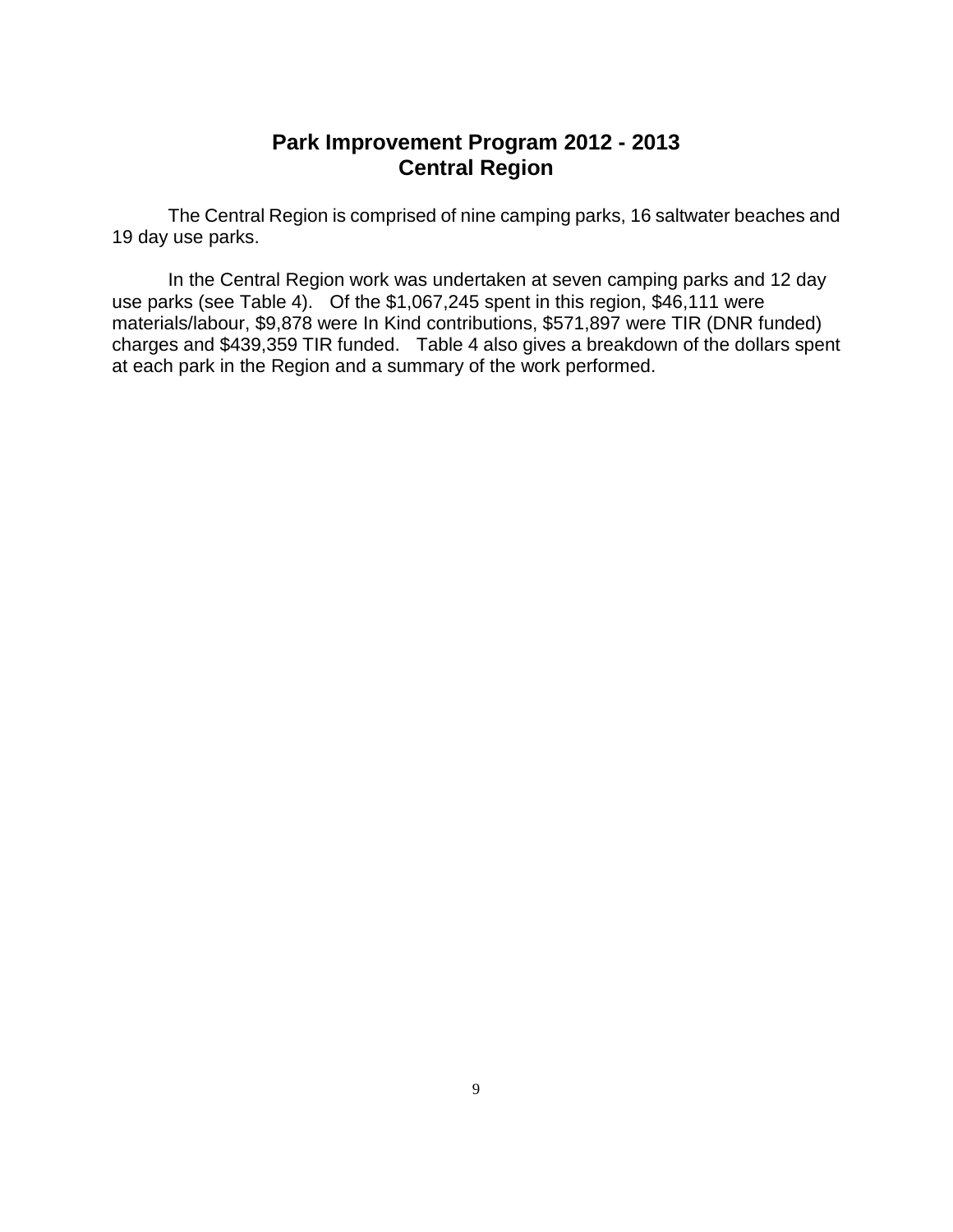#### **Park Improvement Program 2012 - 2013 Central Region**

| <b>Park</b>               | <b>Work Performed</b>       | Materials/<br>Labour | In Kind | <b>TIR</b><br><b>DNR</b><br><b>Funded</b> | <b>TIR</b><br><b>Funded</b> | <b>Total</b><br><b>Expenditures</b> |
|---------------------------|-----------------------------|----------------------|---------|-------------------------------------------|-----------------------------|-------------------------------------|
| <b>Amherst Shore</b>      | Footbridge<br>replacement   | 4,008                |         |                                           |                             | \$4,008                             |
| Anthony                   | wharf replacement           |                      |         | \$440,137                                 |                             | \$440,137                           |
| Cape Chignecto            | Signage                     |                      | \$1,826 |                                           |                             | \$1,826                             |
| Caribou                   | building                    |                      |         | \$60                                      | \$439,359                   | \$439,419                           |
| Cleveland<br><b>Beach</b> | Gravel/grade entry<br>area  | \$1,933              |         |                                           |                             | \$1,933                             |
| <b>Crystal Crescent</b>   | signage                     |                      | \$497   |                                           |                             | \$497                               |
| <b>Dollar Lake</b>        | Septic repairs              | \$3,473              |         |                                           |                             | \$3,473                             |
| <b>Five Islands</b>       | Tree planting,<br>signage   | \$823                | \$299   |                                           |                             | \$1,122                             |
| <b>Gulf Shore</b>         | Culvert<br>replacement/sign | \$1,942              | \$147   |                                           |                             | \$2,089                             |
| Harrigan Cove             | wharf                       |                      |         | \$28,694                                  |                             | \$28,694                            |
| Jerry Lawrence            | <b>Culvert replacement</b>  | \$739                |         |                                           |                             | \$739                               |
| <b>Sub-Total</b>          |                             | \$12,918             | \$2,769 | \$468,891                                 | \$439,359                   | \$923,937                           |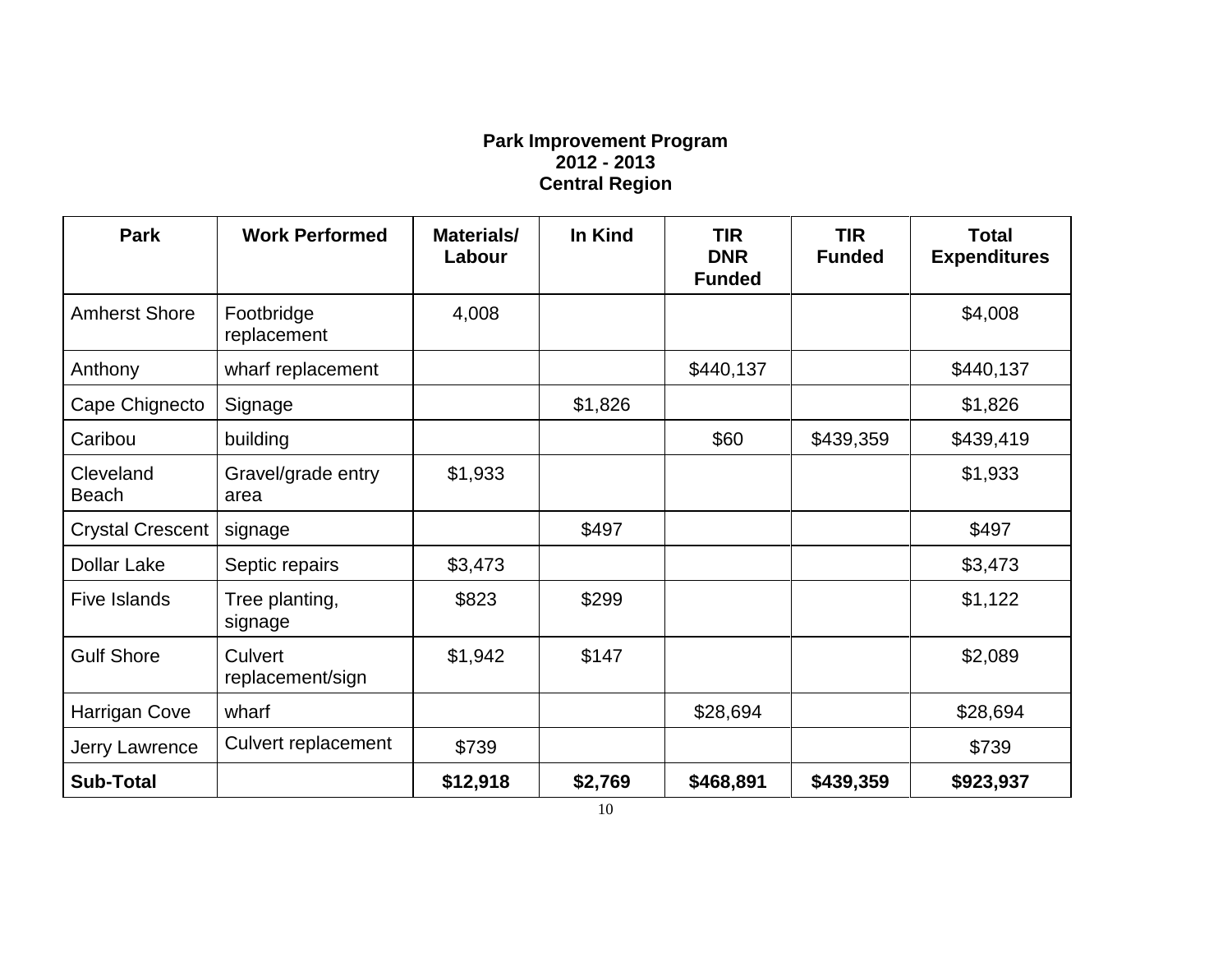| <b>Park</b>           | <b>Work Performed</b>                                 | Materials/<br>Labour | In Kind | <b>TIR</b><br><b>DNR</b><br><b>Funded</b> | <b>TIR</b><br><b>Funded</b> | <b>Total</b><br><b>Expenditures</b> |
|-----------------------|-------------------------------------------------------|----------------------|---------|-------------------------------------------|-----------------------------|-------------------------------------|
| Laurie                | Redevelopment,<br>bridge reinforcing,<br>road repairs | \$9,104              |         | \$60,799                                  |                             | \$69,903                            |
| Lawrencetown          | Gate (Stoney),<br>accessible privies                  | \$5,116              | \$4,859 |                                           |                             | \$9,975                             |
| Long Lake             | Sluice gate inspection                                |                      |         | \$42,207                                  |                             | \$42,207                            |
| McNabs Island         | Kiosk, trails                                         | \$3,528              | \$456   |                                           |                             | \$3,984                             |
| Oakfield              | Upgrade access,<br>doors, lumber, rebar               | \$6,350              | \$964   |                                           |                             | \$7,314                             |
| <b>Powells Point</b>  | Off season parking                                    | \$5,950              |         |                                           |                             | \$5,950                             |
| Second Lake           | Signage                                               |                      | \$69    |                                           |                             | \$69                                |
| Shubenacadie<br>Canal | Signage                                               |                      | \$26    |                                           |                             | \$26                                |
| <b>Smileys</b>        | Road repairs, dish<br>wash station, lumber            | \$3,145              | \$230   |                                           |                             | \$3,375                             |
| Tor Bay               | Hardware                                              |                      | \$346   |                                           |                             | \$346                               |
| Wentworth             | Signage                                               |                      | \$159   |                                           |                             | \$159                               |
| <b>Sub-Total</b>      |                                                       | \$33,193             | \$7,109 | \$103,006                                 | \$0                         | \$143,308                           |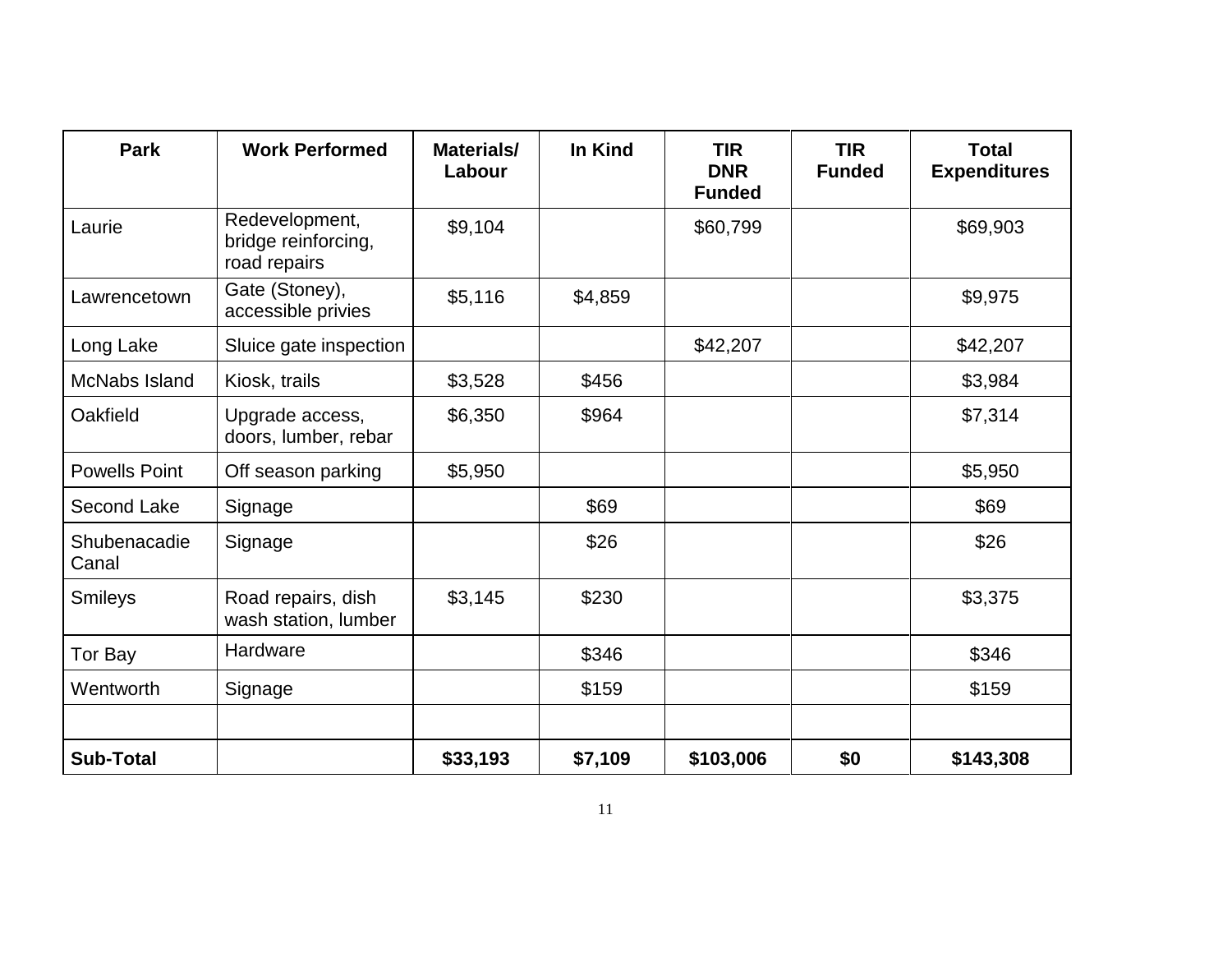| <b>Park</b> | <b>Work Performed</b> | Materials/<br>Labour | In Kind | TIR<br><b>DNR</b><br><b>Funded</b> | <b>TIR</b><br><b>Funded</b> | <b>Total</b><br><b>Expenditures</b> |
|-------------|-----------------------|----------------------|---------|------------------------------------|-----------------------------|-------------------------------------|
|             |                       |                      |         |                                    |                             |                                     |
| Total       |                       | \$46,111             | \$9,878 | \$571,897                          | \$439,359                   | \$1,067,245                         |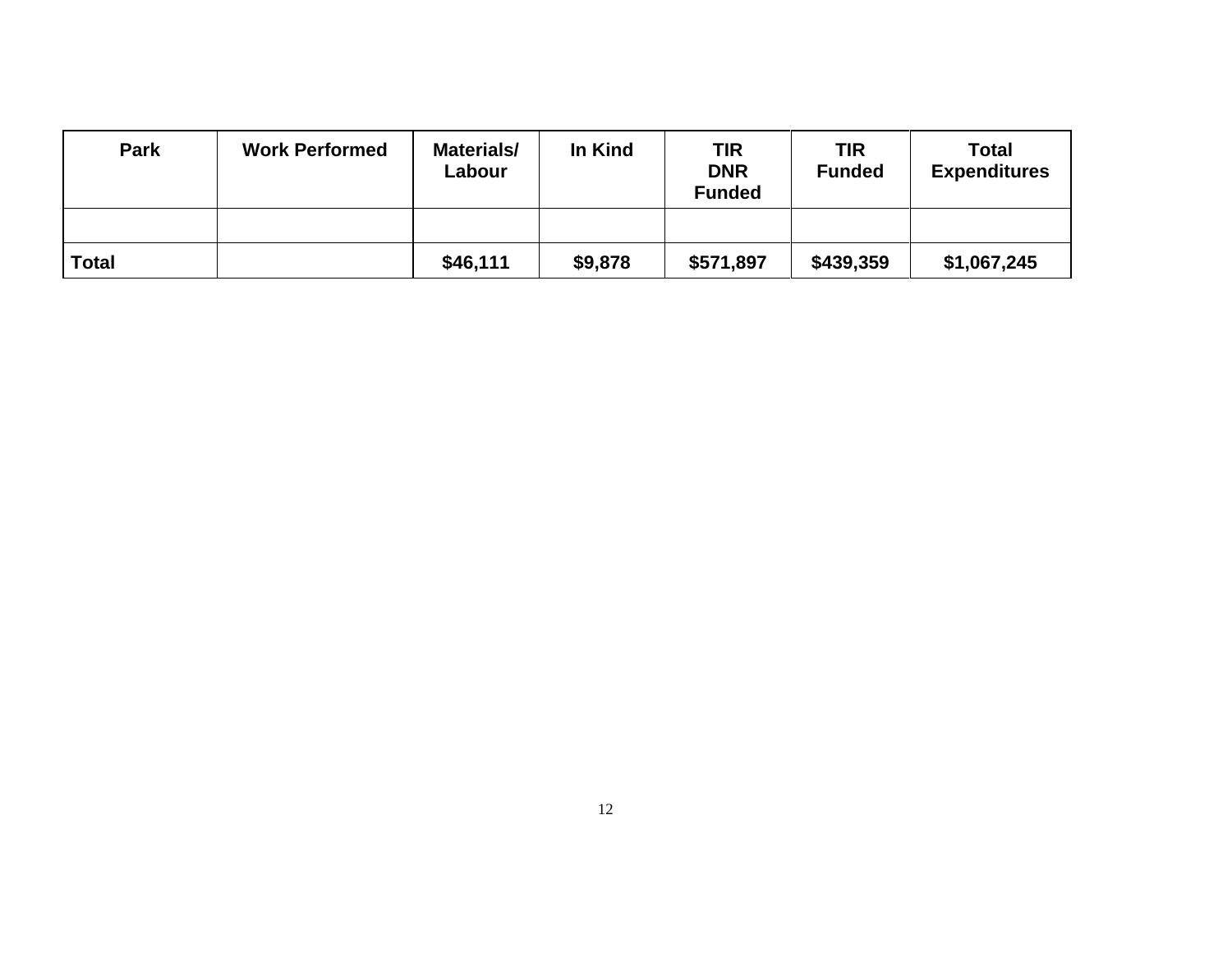# Figure 5. Central Region Expenditures by County

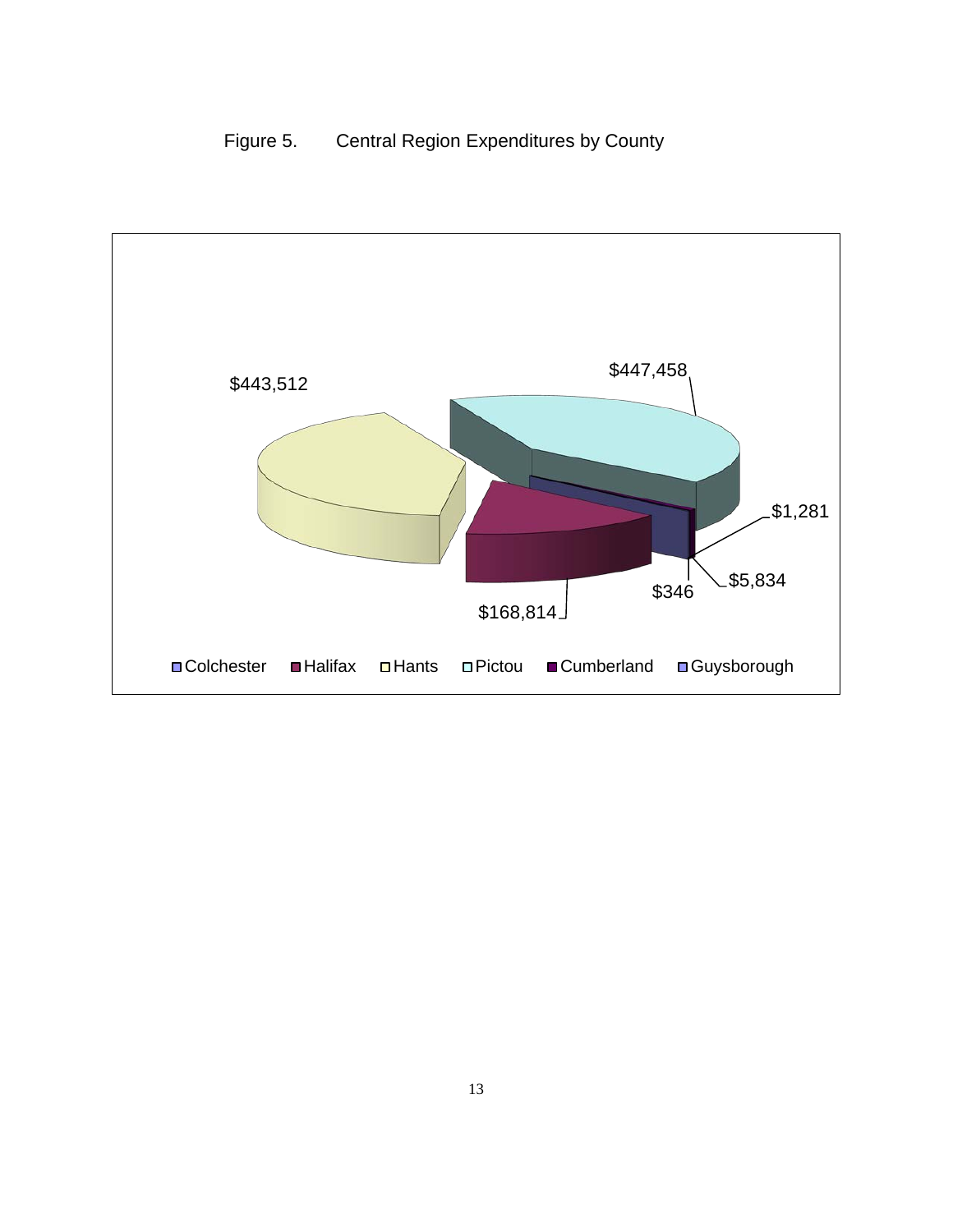### **Park Improvement Program 2012 - 2013 Eastern Region**

The Eastern Region contains five camping parks, 17 beaches (fresh and saltwater) and 22 day use parks.

Eastern Region work was undertaken at one camping park and 11 day use parks (see Table 5). Of the \$603,053 spent in this region, \$39,031 were spent on materials/labour, \$1,128 In Kind and \$ 562,894 TIR (DNR Funded). Table 5 also gives a breakdown of the dollars spent at each park in the Region and a summary of the work performed. Figure 7 shows the dollar value of work performed at each park.

One contract, in the amount of \$18,080 was awarded as follows\*:

Peter's Construction (Petersfield) \$18,080

\* does not include TIR issued contracts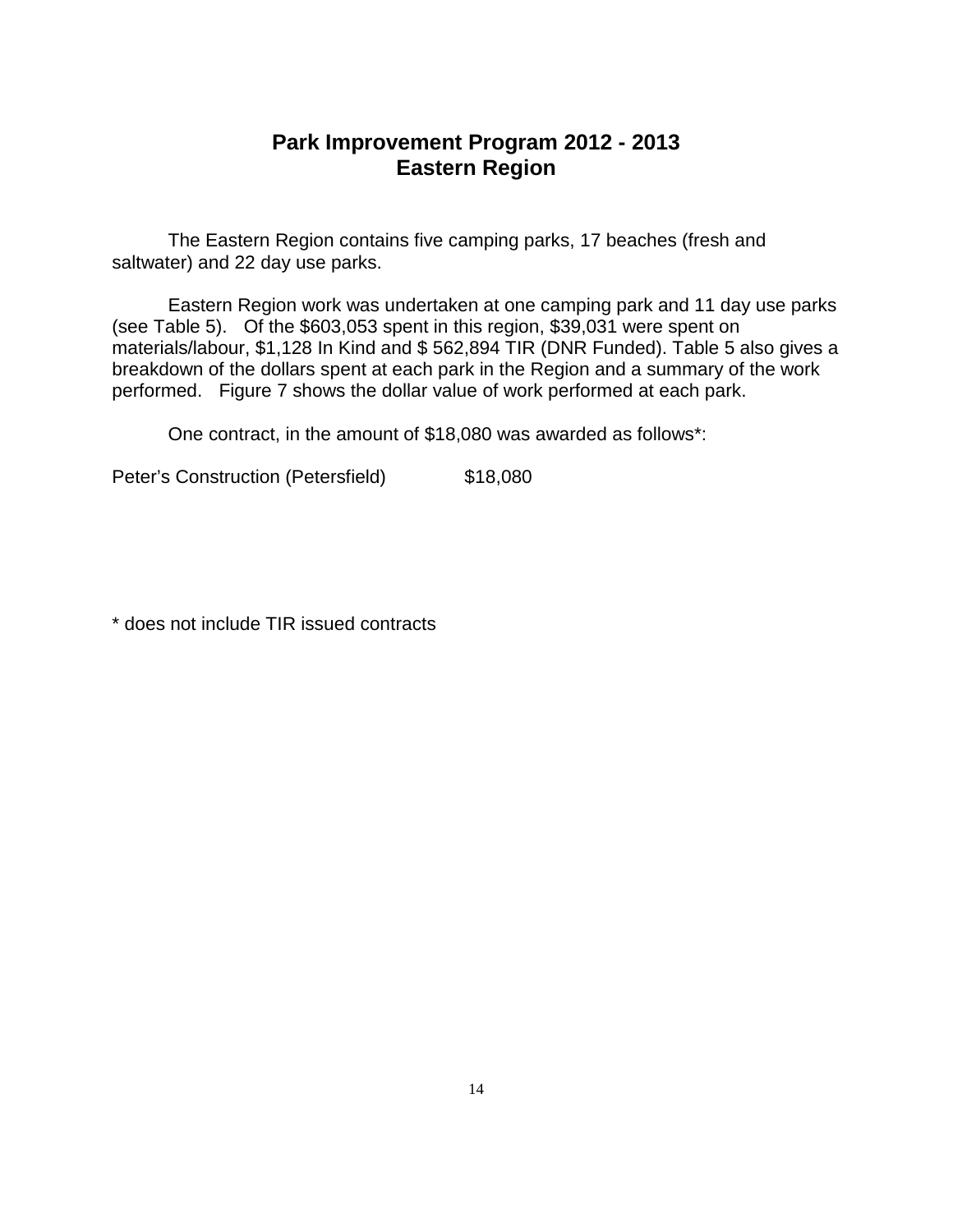## **Park Improvement Program 2012 – 2013 Eastern Region**

| Park                     | <b>Work Performed</b>  | Materials/<br>Labour | In Kind | <b>TIR</b><br>(DNR<br>Funded) | <b>TIR</b><br><b>Funded</b> | <b>Total</b><br><b>Expenditures</b> |
|--------------------------|------------------------|----------------------|---------|-------------------------------|-----------------------------|-------------------------------------|
| <b>Beaver Mtn</b>        | Signage                |                      | \$147   |                               |                             | \$147                               |
| Dalem Lake               | <b>Trails</b>          | \$9,927              |         |                               |                             | \$9,927                             |
| Dominion<br><b>Beach</b> | Shoreline protection   |                      |         | \$562,331                     |                             | \$562,331                           |
| <b>Irish Cove</b>        | Signage                |                      | \$159   |                               |                             | \$159                               |
| Lennox                   | Planting               | \$2,399              | \$159   |                               |                             | \$2,558                             |
| Mira River               | <b>Comfort Station</b> |                      |         | \$563                         |                             | \$563                               |
| Petersfield              | Shoreline protection   | \$18,080             |         |                               |                             | \$18,080                            |
| Plaster                  | Signage                | \$825                |         |                               |                             | \$825                               |
| Point Michaud            | Signage                |                      | \$159   |                               |                             | \$159                               |
| Pondville                | Signage                |                      | \$159   |                               |                             | \$159                               |
| Tor Bay                  | Hardware               |                      | \$345   |                               |                             | \$345                               |
| Uisage Ban               | Bridge replacement     | \$7,800              |         |                               |                             | \$7,800                             |
| <b>TOTAL</b>             |                        | \$39,031             | \$1,128 | \$562,894                     | \$0                         | \$603,053                           |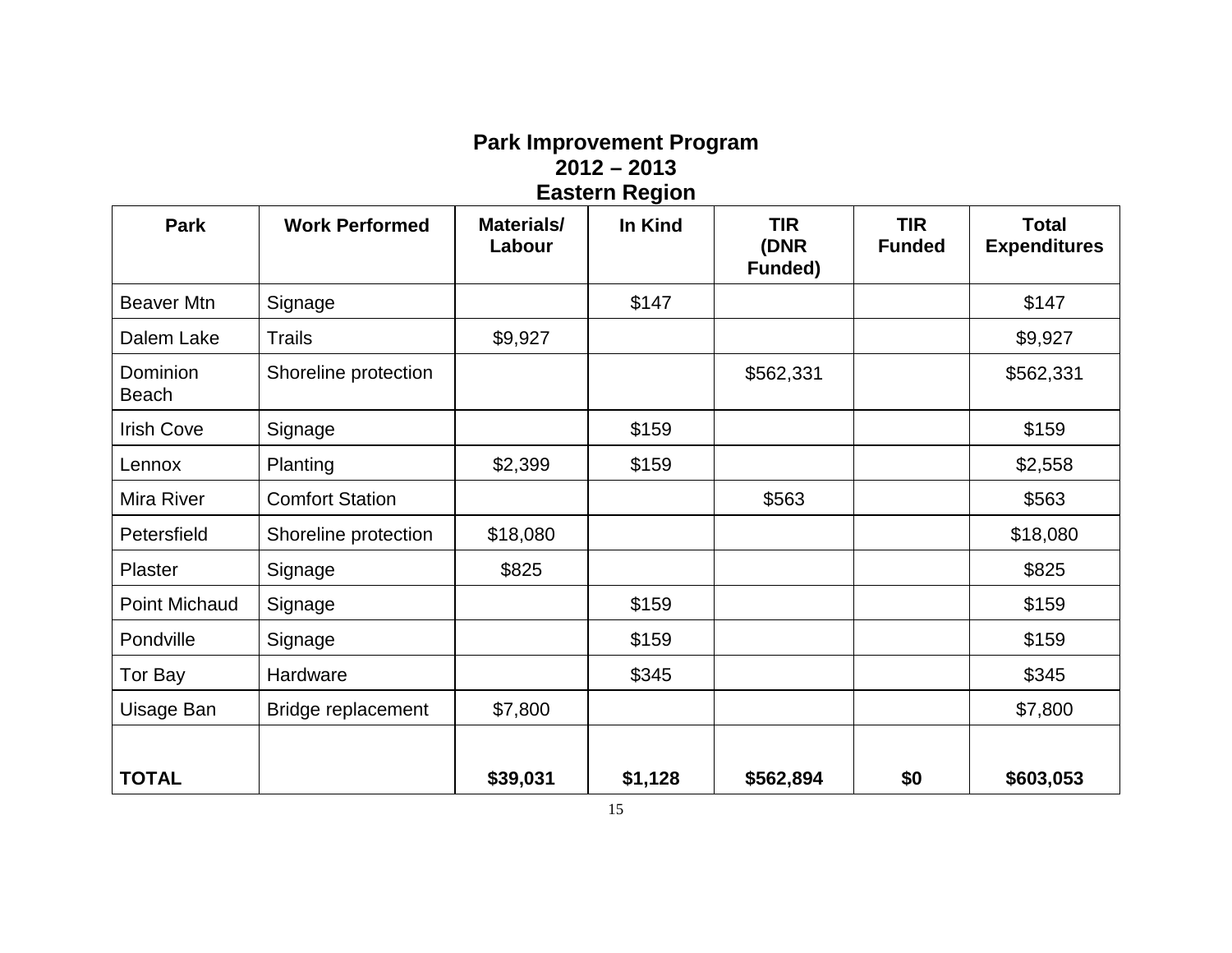# Figure 6. Eastern Region Expenditures by County

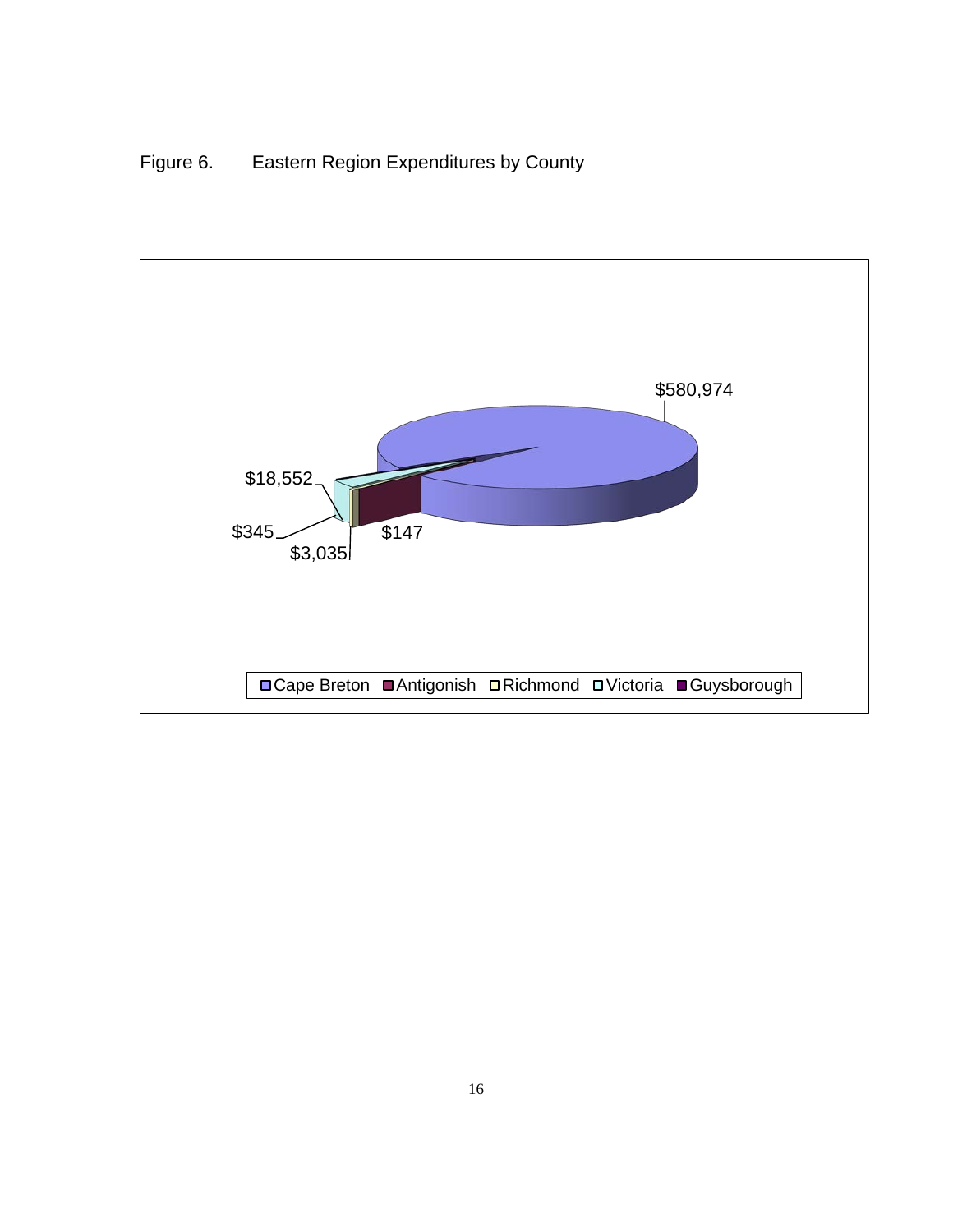| Park                 | # of         |         | <b>Avail. Camper Nights</b> | Occupancy |          | <b>Permits Issued</b> | <b>RV</b> | Tent   |
|----------------------|--------------|---------|-----------------------------|-----------|----------|-----------------------|-----------|--------|
|                      | <b>Sites</b> | 2011    | 2012                        | % 2012    | Resident | Non-                  |           |        |
|                      |              |         |                             |           |          | Resident              |           |        |
| <b>Amherst Shore</b> | 42           | 4,872   | 6,762                       | 27        | 489      | 605                   | 547       | 547    |
| <b>Battery</b>       | 52           | 4,576   | 6,627                       | 22        | 379      | 593                   | 482       | 487    |
| <b>Blomidon</b>      | 70           | 6,603   | 8,307                       | 40        | 1,361    | 570                   | 688       | 1,243  |
| <b>Boylston</b>      | 35           | 3,080   | 4,935                       | 6         | 98       | 139                   | 86        | 151    |
| Cape Chignecto       | 84           |         |                             |           |          |                       |           |        |
| Caribou              | 91           | 10,556  | 14,651                      | 36        | 1,759    | 995                   | 1,493     | 1,261  |
| <b>Dollar Lake</b>   | 119          | 13,572  | 18,837                      | 20        | 1,948    | 172                   | 587       | 1,533  |
| Ellenwood Lake       | 81           | 8,091   | 10,179                      | 22        | 950      | 132                   | 573       | 509    |
| <b>Five Islands</b>  | 87           | 10,266  | 14,007                      | 19        | 872      | 793                   | 595       | 1,070  |
| <b>Graves Island</b> | 121          | 14,848  | 16,704                      | 33        | 2,044    | 722                   | 1,454     | 1,312  |
| Laurie (open late)   | 71           | 4,347   | 8,442                       | 29        | 962      | 444                   | 454       | 952    |
| <b>Mira River</b>    | 148          | 15,960  | 23,688                      | 22        | 1,929    | 812                   | 1,538     | 1,203  |
| <b>Porters Lake</b>  | 76           | 10,240  | 11,520                      | 32        | 1,304    | 757                   | 886       | 1,175  |
| <b>Rissers Beach</b> | 95           | 12,544  | 14,112                      | 49        | 2,632    | 446                   | 1,752     | 1,326  |
| Salsman              | 40           | 3,520   | 5,640                       | 14        | 341      | 93                    | 225       | 209    |
| <b>SUB-TOTAL</b>     | 1,212        | 125,086 | 164,411                     |           | 17,605   | 7,273                 | 11,360    | 12,978 |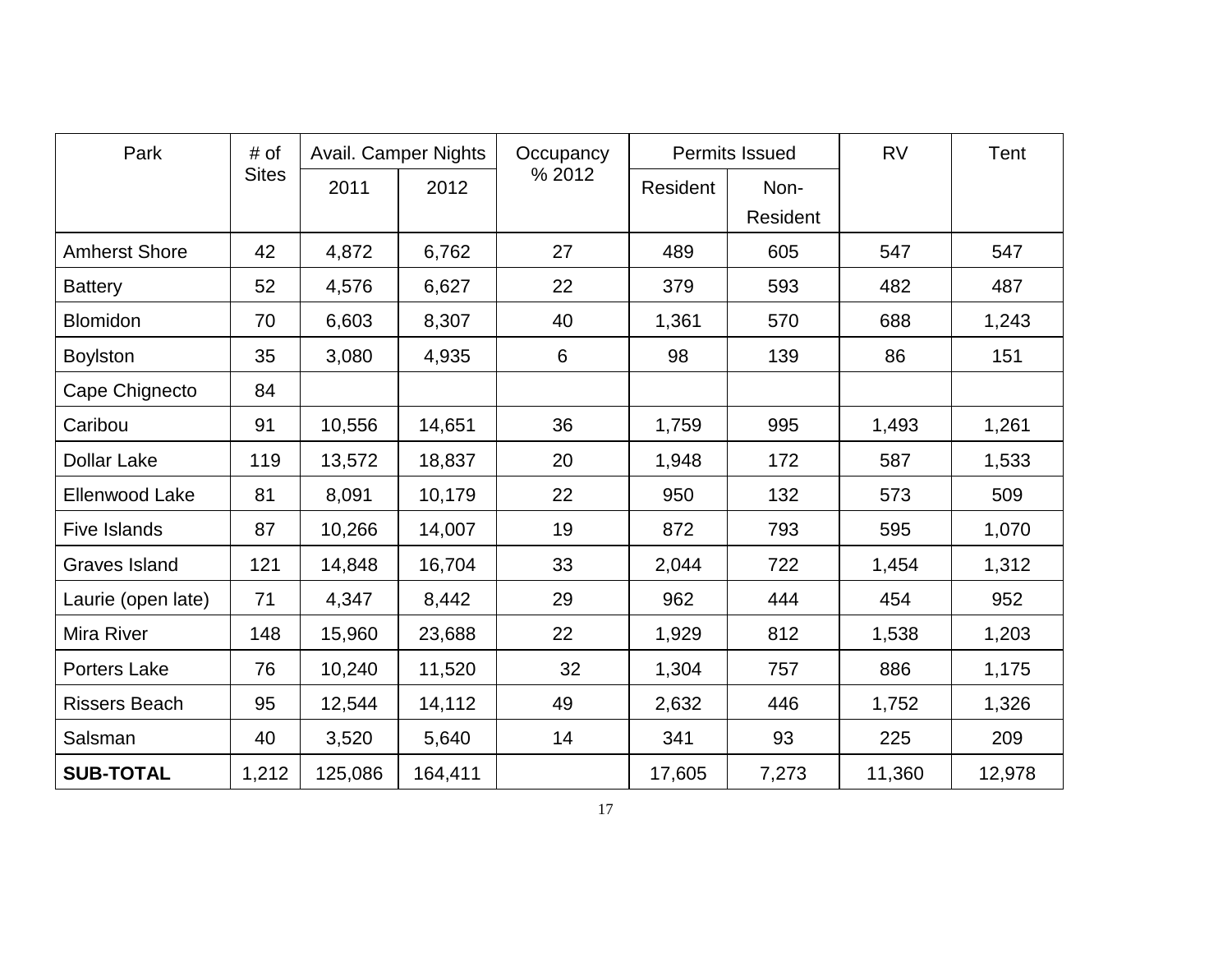| <b>Smileys</b>        | 86    | 8,670   | 12,400  | 20 | 1,203  | 158   | 792    | 569    |
|-----------------------|-------|---------|---------|----|--------|-------|--------|--------|
| The Islands           | 62    | 5,766   | 9,982   | 15 | 549    | 313   | 466    | 396    |
| <b>Thomas Raddall</b> | 82    | 10,624  | 11,952  | 29 | 1,331  | 329   | 832    | 828    |
| Valleyview            | 30    | 2,430   | 4,020   | 17 | 290    | 93    | 133    | 250    |
| Whycocomagh           | 62    | 4,033   | 6,216   | 29 | 354    | 812   | 679    | 487    |
|                       |       |         |         |    |        |       |        |        |
| <b>TOTAL</b>          | 1,534 | 154,598 | 208,981 |    | 21,332 | 8,978 | 14,262 | 15,508 |
| %                     |       |         |         |    |        |       |        |        |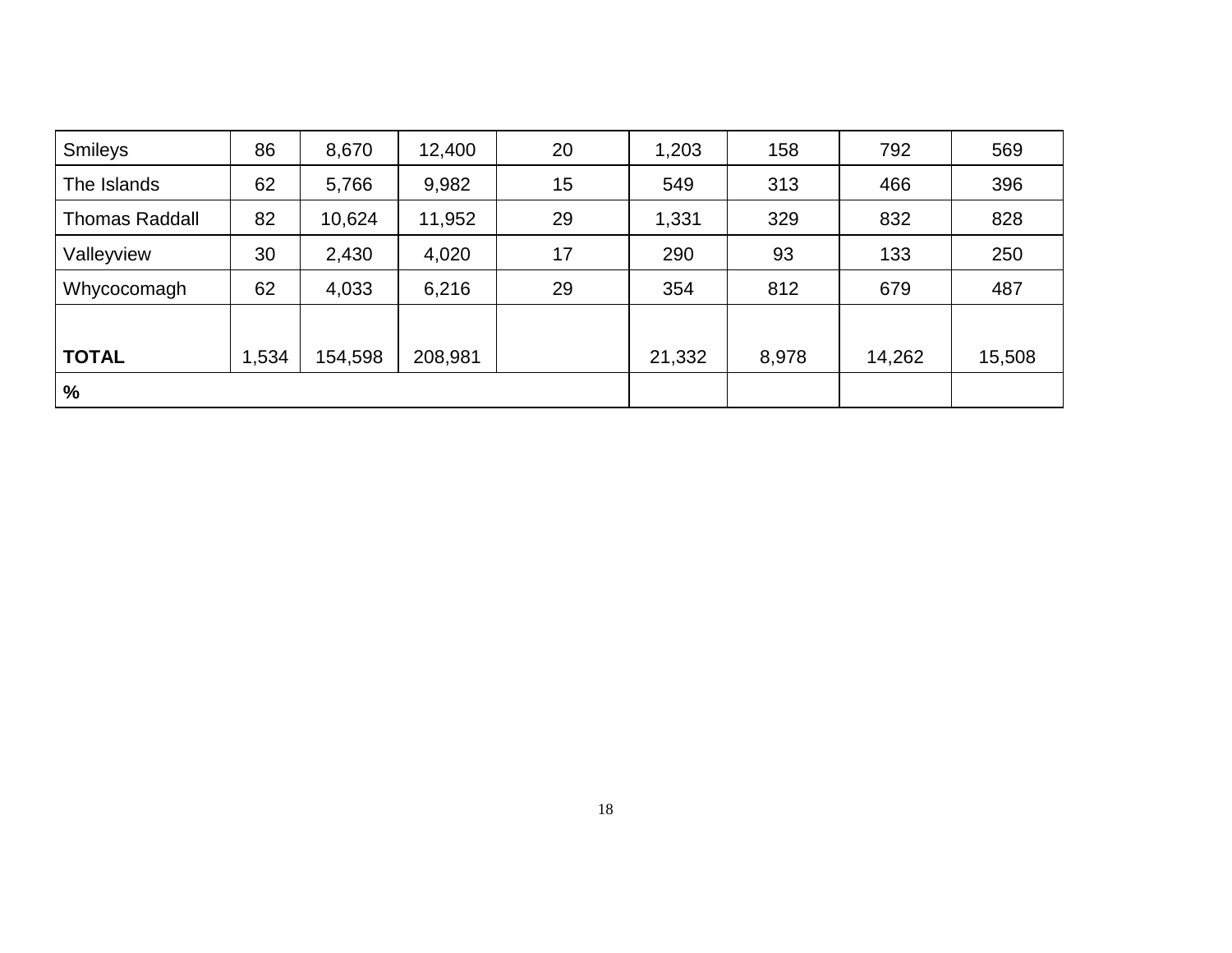| 2011                 |                                                     |       |                |                               |                                          |                                              | 2012  |                |                               |                                          |  |  |
|----------------------|-----------------------------------------------------|-------|----------------|-------------------------------|------------------------------------------|----------------------------------------------|-------|----------------|-------------------------------|------------------------------------------|--|--|
| Park                 | Total<br><b>Permits</b><br><b>Issued</b><br>by Resv | Web   | Call<br>Centre | Total<br># Camping<br>Permits | % Permits<br>from<br><b>Reservations</b> | Total<br><b>Permits</b><br>Issued by<br>Resv | Web   | Call<br>Centre | Total<br># Camping<br>Permits | % Permits<br>from<br><b>Reservations</b> |  |  |
| <b>Amherst Shore</b> | 432                                                 | 309   | 123            | 979                           | 44%                                      | 540                                          | 418   | 122            | 1,144                         | 47%                                      |  |  |
| <b>Battery</b>       | 191                                                 | 128   | 63             | 904                           | 21%                                      | 233                                          | 157   | 76             | 1,005                         | 23%                                      |  |  |
| <b>Blomidon</b>      | 932                                                 | 667   | 265            | 1,841                         | 50%                                      | 1,131                                        | 874   | 257            | 2,046                         | 55%                                      |  |  |
| <b>Boylston</b>      | 40                                                  | 30    | 10             | 233                           | 17%                                      | 51                                           | 40    | 11             | 257                           | 19%                                      |  |  |
| Cape Chignecto       | 300                                                 | 90    | 210            | 485                           | 61%                                      | 395                                          | 155   | 240            | 576                           | 68%                                      |  |  |
| Caribou              | 1,200                                               | 870   | 330            | 2,537                         | 47%                                      | 1,509                                        | 1,126 | 383            | 2,883                         | 52%                                      |  |  |
| <b>Dollar Lake</b>   | 1,281                                               | 899   | 382            | 1,982                         | 64%                                      | 1,549                                        | 1,205 | 344            | 2,251                         | 68%                                      |  |  |
| Ellenwood Lake       | 367                                                 | 252   | 115            | 942                           | 38%                                      | 481                                          | 352   | 129            | 1,053                         | 45%                                      |  |  |
| <b>Five Islands</b>  | 725                                                 | 511   | 214            | 1,621                         | 44%                                      | 859                                          | 626   | 233            | 1,772                         | 48%                                      |  |  |
| <b>Graves Island</b> | 1,496                                               | 1,083 | 413            | 2,573                         | 58%                                      | 1,763                                        | 1,353 | 410            | 2,911                         | 60%                                      |  |  |
| Laurie               | 695                                                 | 387   | 308            | 1,220                         | 56%                                      | 820                                          | 590   | 230            | 1,491                         | 54%                                      |  |  |
| Mira River           | 937                                                 | 697   | 240            | 2,474                         | 37%                                      | 1,167                                        | 907   | 260            | 2,747                         | 42%                                      |  |  |
| <b>SUB-TOTAL</b>     | 8,596                                               | 5,923 | 2,673          | 17,791                        |                                          | 10,498                                       | 7,803 | 2,695          | 20,136                        |                                          |  |  |

### Park Visitor Statistics - Reservations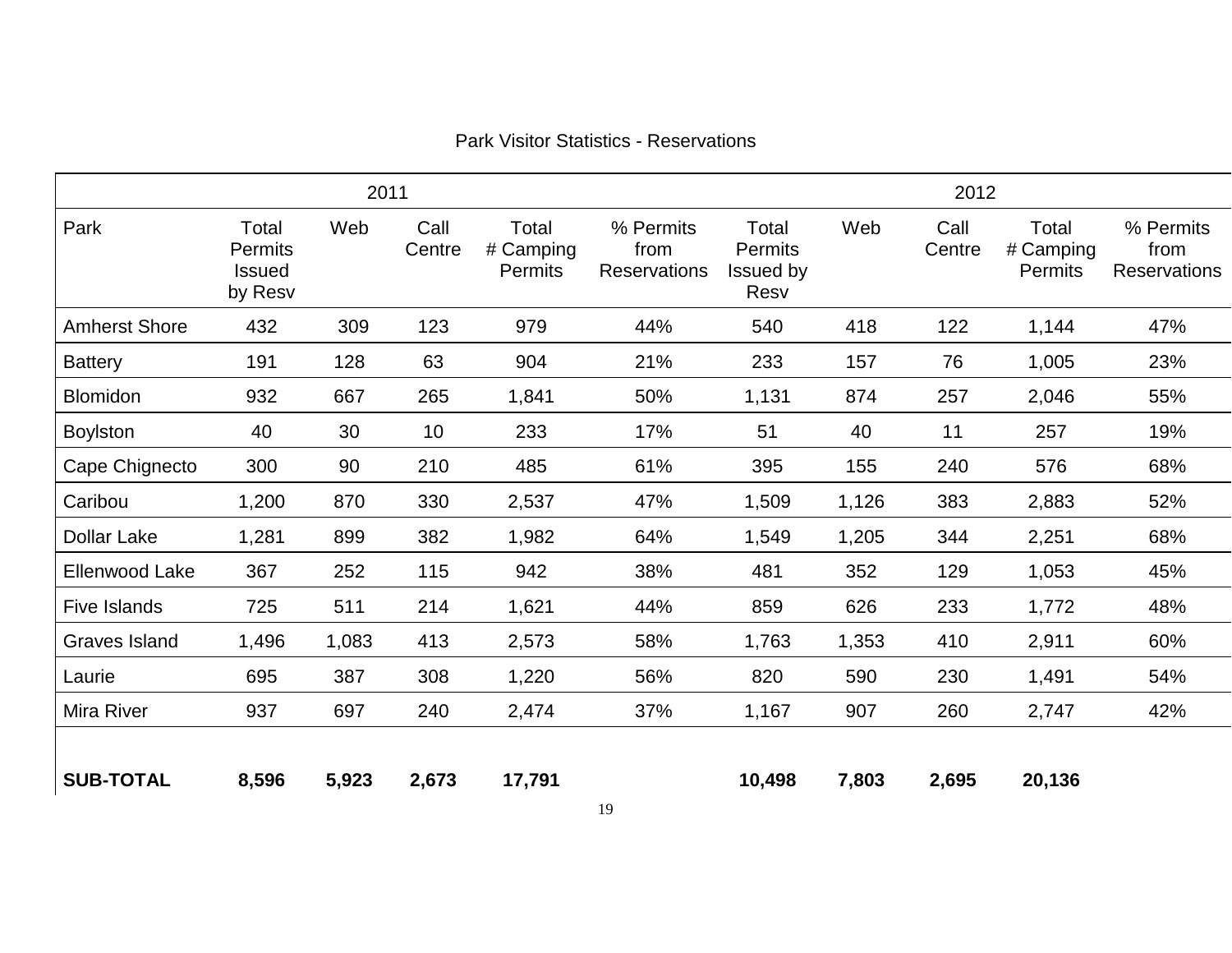| 2011                  |                                                     |       |                | 2012                                 |                                          |                                              |        |                |                               |                                          |
|-----------------------|-----------------------------------------------------|-------|----------------|--------------------------------------|------------------------------------------|----------------------------------------------|--------|----------------|-------------------------------|------------------------------------------|
| Park                  | Total<br><b>Permits</b><br><b>Issued</b><br>by Resv | Web   | Call<br>Centre | Total<br># Camping<br><b>Permits</b> | % Permits<br>from<br><b>Reservations</b> | Total<br><b>Permits</b><br>Issued by<br>Resv | Web    | Call<br>Centre | Total<br># Camping<br>Permits | % Permits<br>from<br><b>Reservations</b> |
|                       |                                                     |       |                |                                      |                                          |                                              |        |                |                               |                                          |
| Porters Lake          | 743                                                 | 491   | 252            | 1,706                                | 43%                                      | 1,188                                        | 899    | 289            | 2,168                         | 54%                                      |
| <b>Rissers Beach</b>  | 1,932                                               | 1,370 | 562            | 2,739                                | 70%                                      | 2,744                                        | 2,173  | 571            | 3,454                         | 79%                                      |
| Salsman               | 217                                                 | 157   | 60             | 457                                  | 47%                                      | 235                                          | 169    | 66             | 439                           | 53%                                      |
| <b>Smileys</b>        | 733                                                 | 545   | 188            | 1,375                                | 53%                                      | 815                                          | 656    | 159            | 1,395                         | 58%                                      |
| The Islands           | 218                                                 | 138   | 80             | 715                                  | 30%                                      | 309                                          | 227    | 82             | 926                           | 33%                                      |
| <b>Thomas Raddall</b> | 888                                                 | 623   | 265            | 1,488                                | 59%                                      | 1,131                                        | 879    | 252            | 1,748                         | 64%                                      |
| Valleyview            | 158                                                 | 123   | 35             | 389                                  | 40%                                      | 186                                          | 146    | 40             | 398                           | 46%                                      |
| Whycocomagh           | 199                                                 | 126   | 73             | 861                                  | 23%                                      | 354                                          | 236    | 118            | 1,207                         | 29%                                      |
| <b>TOTAL</b>          | 13,684                                              | 9,496 | 4,188          | 27,521                               | 25%                                      | 17,460                                       | 13,188 | 4,272          | 31,871                        |                                          |
| $\%$                  |                                                     | 69%   | 31%            |                                      |                                          |                                              | 75%    | 25%            |                               |                                          |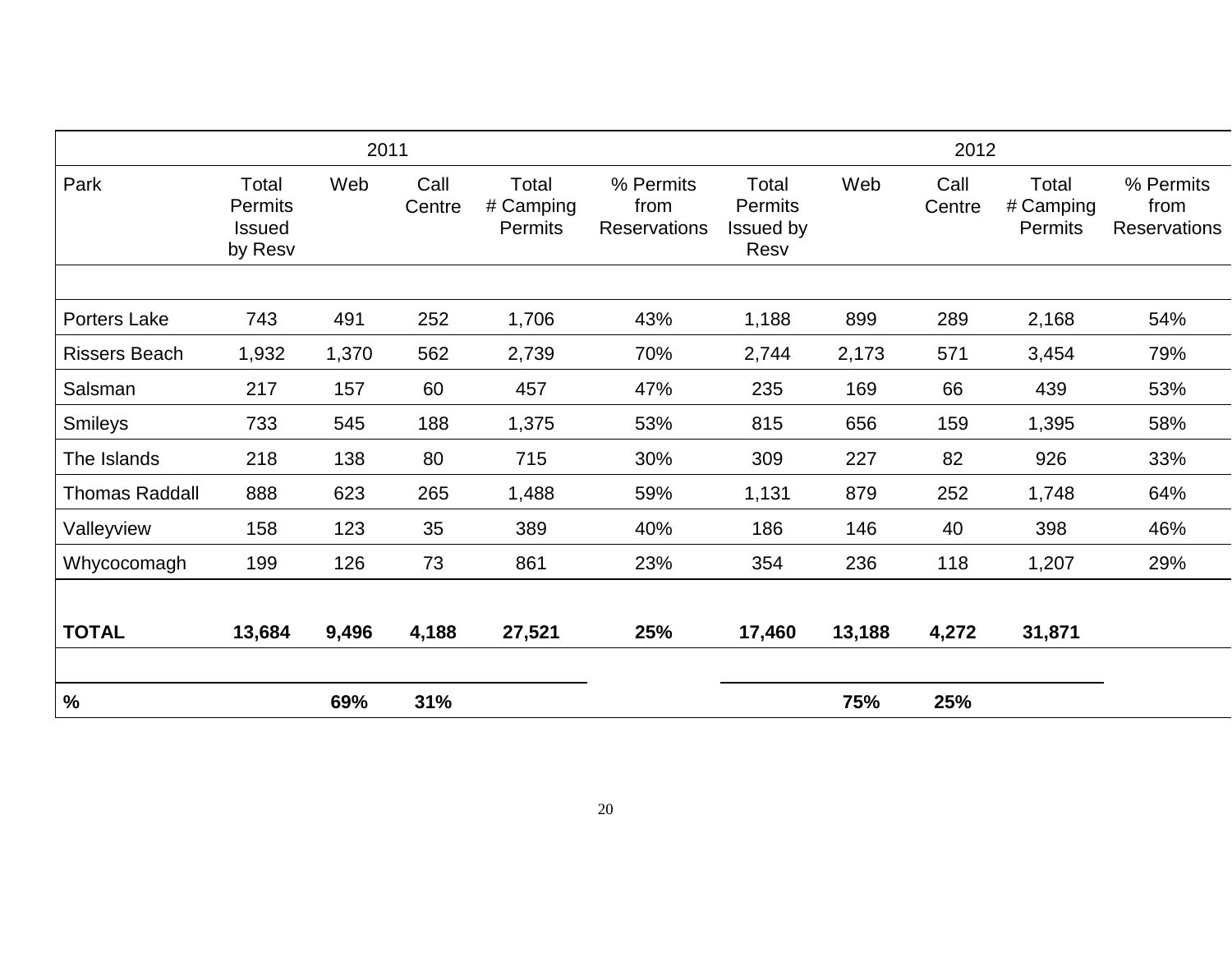### Park Visitor Statistics

# Day Use

| Park                      | 2011    | 2012    |  |
|---------------------------|---------|---------|--|
| <b>Bayfield</b>           | 1,444   | 2,326   |  |
| <b>Bayswater Beach</b>    | 10,78   | 11,155  |  |
| <b>Clam Harbour Beach</b> | 14,489  | 6,330   |  |
| <b>Dollar Lake</b>        | 8,889   | 8,100   |  |
| Dominion                  | 5,679   | 8,704   |  |
| Ellenwood                 | 2,905   | 3,017   |  |
| <b>Heather Beach</b>      | 4,089   | 4,183   |  |
| Lawrencetown Beach        | 9,622   | 15,234  |  |
| Martinique Beach          | 11,491  | 14,647  |  |
| <b>Mavillette Beach</b>   | 1,782   | 2,018   |  |
| <b>Melmerby Beach</b>     | 13,297  | 16,289  |  |
| <b>Point Michaud</b>      | 2,840   | 5,156   |  |
| Pomquet                   | 3,279   | 3,000   |  |
| Port Hood                 |         | 3,038   |  |
| Port Maitland             | 4,875   | 5,746   |  |
| <b>Queensland Beach</b>   | 15,657  | 20,966  |  |
| Rainbow Haven             | 22,266  | 22,404  |  |
| <b>Rissers Beach</b>      | 11,586  | 12,293  |  |
|                           |         |         |  |
| <b>TOTAL ESTIMATED*</b>   | 145,068 | 164,606 |  |

\*Estimate provided by Nova Scotia Lifesaving Society supervised beaches only